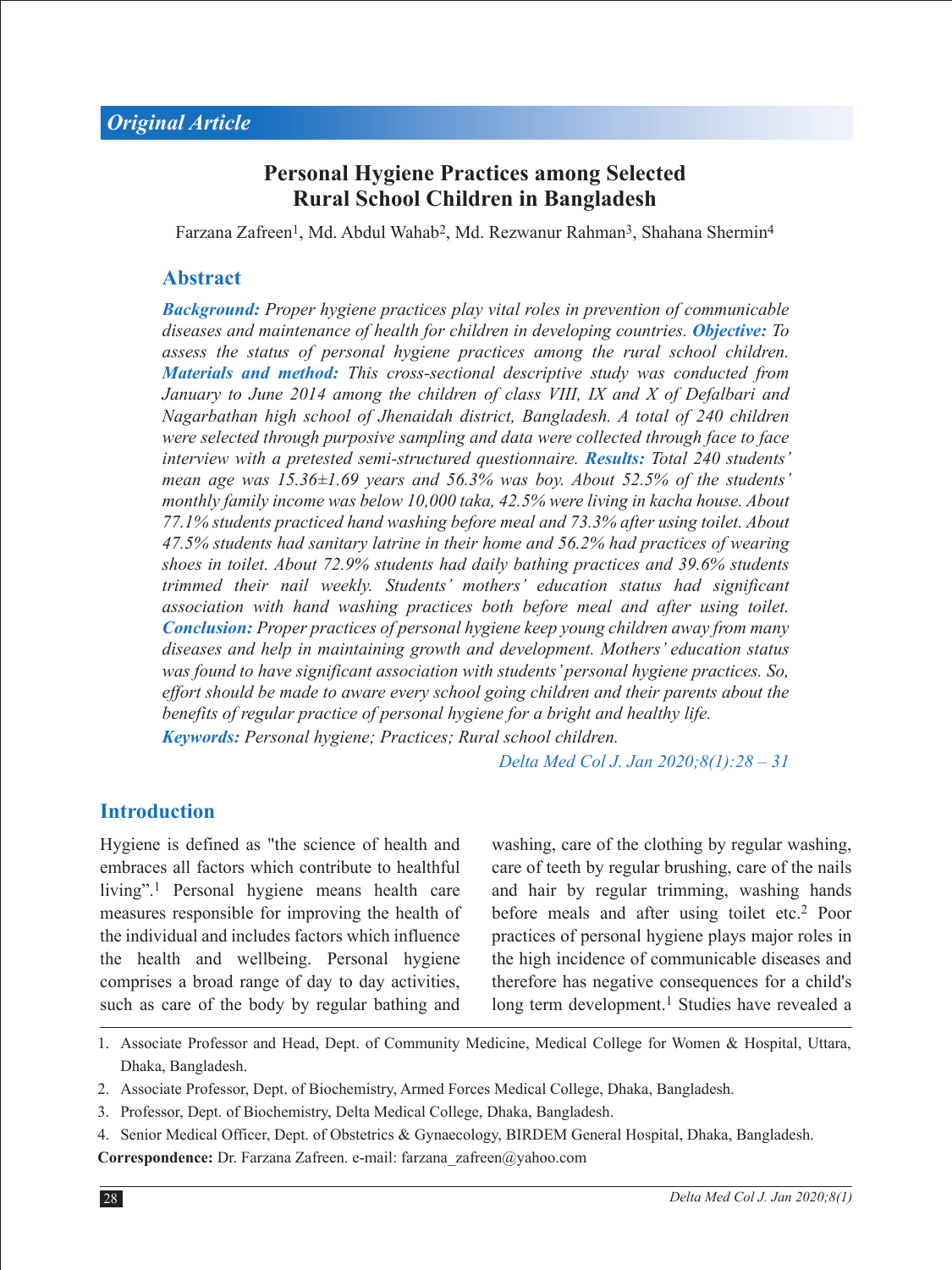strong and consistent causal link between poor hand hygiene and gastrointestinal infection.<sup>2</sup> Hand washing practices encouraged through health education has been reported to be associated with low prevalence of communicable diseases in school children.3 Personal hygienic practices therefore plays an important role in preventing spread of respiratory infections, helminthiasis, skin infections, eye infections, food borne diseases, spread of new pathogens as in epidemics.3 Infectious disease causes 62% and 31% of all deaths in Africa and Southeast Asia respectively.4

The health of school children is a common concern of the school, parents and the community. A child has to be healthy to learn and school is an important place, next to home, where a child learns to be healthy.5 Relationship between health, education and development is very important, as a healthy child is the major input for human resources development.6 Health and education are interrelated means of development. Schools are particularly important because these institutions represent gathering places for a population of age 5-17 years.7 School children are susceptible to many communicable diseases and vulnerable to physical and mental hazards. Moreover a considerable proportion of school children, particularly in the underdeveloped and developing countries, suffer from malnutrition and deficiency diseases and as such they naturally deserve special attention for their physical and intellectual development.5,7

It is generally recognized that childhood is the best time to learn personal hygiene practices. Children are future parents and what they learn is likely to be applied in the rest of their lives. They have important roles in the household, taking care of younger siblings, and depending on the culture, they may also question existing practices in the household. They are eager to learn and help, and if they consider environmental care and their role in this as important, they will take care of their own health and the health of others.<sup>6</sup> Study findings on "hand washing with soap behaviour in Kenya under water and sanitation program" by UNICEF

found that washing hands with soap at the right times can reduce instances of diarrhoea by 45-50 percent.9 Knowledge and practices on basic personal hygiene among school children have shown that although a sizeable number of the children studied had adequate knowledge related to basic personal hygiene, their practices related to same was poor.<sup>10</sup> Maximum research works have been conducted on personal hygiene of various professionals. Very few studies have been done to assess the personal hygiene practices among school children. This study was conducted to get the information about personal hygiene practices status of selected rural school children in Bangladesh. This might give the guidelines for policymakers for planning and preparation of curriculum to conduct intervention program for students.

## **Materials and method**

This cross sectional descriptive study was conducted among 240 students of class VIII, IX and X of Defalbari and Nagarbathan high school of Jhenaidah district, Bangladesh from January to June 2014. All the students agreed to participate were included purposively in the study and data were collected through face to face interview with a pretested semi-structured questionnaire. Informed verbal consent from the participants and written permission were taken from the school authority. Collected data were collated and analyzed by using the SPSS version 19.0 and presented in frequency and percentage. Chai square  $(X^2)$  test was done to find the association among different variables and p<0.05 considered as significant.

## **Results**

In this study total 240 students' mean age was 15.36±1.69 years and ranged from 13 to 17 years. Among the students 56.3% was boy. About 52.5% of the students parents' monthly family income was below 10,000 taka, 42.5% were living in kacha house and students' mean family members 4.7±1.56 with range of 2-8 members. (Table I)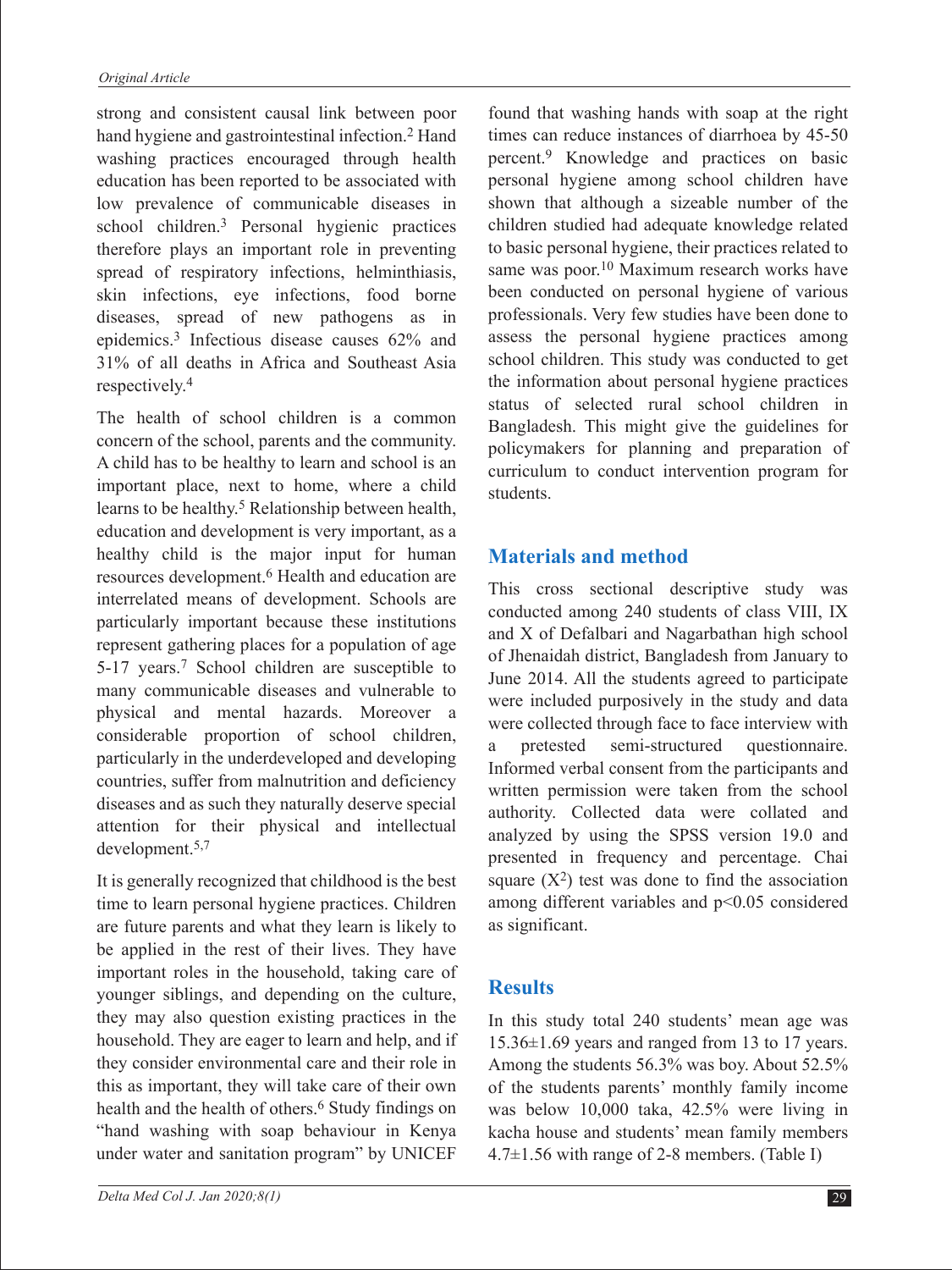| Characteristics              | Frequency | Percentage |  |
|------------------------------|-----------|------------|--|
| Age (years)                  |           |            |  |
| 13                           | 13        | 5.4        |  |
| 14                           | 61        | 25.4       |  |
| 15                           | 75        | 31.2       |  |
| 16                           | 69        | 28.8       |  |
| 17                           | 22        | 9.2        |  |
| Gender                       |           |            |  |
| <b>Boys</b>                  | 135       | 56.3       |  |
| Girls                        | 105       | 437        |  |
| <b>Residence type</b>        |           |            |  |
| Kacha                        | 102       | 42.5       |  |
| Semi Pucca                   | 103       | 42.9       |  |
| Pucca                        | 35        | 14.6       |  |
| Sanitary latrine at home     |           |            |  |
| Yes                          | 114       | 47.5       |  |
| N <sub>o</sub>               | 126       | 52.5       |  |
| <b>Family members</b>        |           |            |  |
| < 4                          | 77        | 32.1       |  |
| $4 - 7$                      | 129       | 53.7       |  |
| >7                           | 34        | 14.1       |  |
| Mother's education status    |           |            |  |
| Primary                      | 117       | 48.7       |  |
| Secondary                    | 89        | 37.1       |  |
| HSC & above                  | 34        | 14.2       |  |
| Monthly family income (Taka) |           |            |  |
| ${}_{\leq 10,000}$           | 126       | 52.5       |  |
| 10,000-20,000                | 83        | 34.6       |  |
| > 20,000                     | 31        | 12.9       |  |

**Table I: Socio-demographic characteristics of the students (N=240)**

About 77.1% of the students were found to practice hand washing before taking meal, whereas 73.3% practiced hand washing after using toilet and 56.2% respondents wear shoes during use of toilet, 72.9% practiced daily bathing, 63.7% brushed teeth at early morning and only 39.6% had weekly nail trimming practices. (Table II)

**Table II: Personal hygiene practices among the students (N=240)**

| Characteristics           | Frequency | Percentage |  |
|---------------------------|-----------|------------|--|
| Hand washing before meal  |           |            |  |
| Yes                       | 185       | 77.1       |  |
| N <sub>o</sub>            | 55        | 22.9       |  |
| Hand washing after toilet |           |            |  |
| Yes                       | 176       | 73.3       |  |
| No                        | 64        | 26.7       |  |
| Wearing shoes in toilet   |           |            |  |
| Yes                       | 135       | 56.2       |  |
| N <sub>o</sub>            | 105       | 43.8       |  |
| Daily bath                |           |            |  |
| Yes                       | 175       | 72.9       |  |
| N <sub>o</sub>            | 65        | 27.1       |  |
| Nail trimming             |           |            |  |
| Weekly                    | 95        | 39.6       |  |
| Two weekly                | 112       | 46.7       |  |
| Monthly                   | 33        | 13.7       |  |
| <b>Brushing teeth</b>     |           |            |  |
| Early morning             | 153       | 63.7       |  |
| Morning & night           | 23        | 9.6        |  |
| Not regular               | 64        | 26.7       |  |

Students' mothers' education had significant ( $p <$ 0.01) association with hand washing practices after using toilet but no other socio-demographic characteristics had significant association. (Table III)

**Table III: Association between sociodemographic characteristics and hand washing practices after using toilet (N =240)**

| Socio-demographic            | <b>Hand Washing</b>          |    | <b>Total</b> | <b>Statistics</b> |
|------------------------------|------------------------------|----|--------------|-------------------|
| <b>Characteristics</b>       | <b>Practice after Toilet</b> |    |              |                   |
|                              | <b>Yes</b>                   | No |              |                   |
| Gender                       |                              |    |              |                   |
| Boy                          | 94                           | 41 | 135          | $x^2 = 2.16$      |
| Girl                         |                              |    |              | p > 0.05          |
| <b>Mothers education</b>     |                              |    |              |                   |
| Primary                      | 77                           | 40 | 117          | $x^2 = 716$       |
| Secondary                    | 70                           | 19 | 89           | p < 0.05          |
| HSC & above                  |                              |    |              |                   |
| <b>Residence type</b>        |                              |    |              |                   |
| Kacha                        | 68                           | 34 | 102          | $x^2 = 5.36$      |
| Semi-pucca                   | 78                           | 25 | 103          | p > 0.05          |
| Pucca                        |                              |    |              |                   |
| Monthly family income (Taka) |                              |    |              |                   |
| < 10,000                     | 88                           | 38 | 126          | $x^2 = 1.91$      |
| $10,000 - 20000$             | 63                           | 20 | 83           | p > 0.05          |
| > 20.000                     | 25                           | 6  | 31           |                   |

Students' mothers' education had significant  $(p<0.01)$  association with hand washing practices before meal but no other socio-demographic characteristics had significant association. (Table IV)

**Table IV: Association between sociodemographic characteristics and hand washing practices before taking meal (N = 240)**

|                              | Socio-demographic characteristics Hand washing practices before meal Statistics |                |       |               |
|------------------------------|---------------------------------------------------------------------------------|----------------|-------|---------------|
|                              | Yes                                                                             | No             | Total |               |
| Gender                       |                                                                                 |                |       |               |
| Boy                          | 107                                                                             | 28             | 135   | $x^2 = 0.83$  |
| Girl                         | 78                                                                              | 27             | 105   | p > 0.05      |
| <b>Mothers education</b>     |                                                                                 |                |       |               |
| Primary                      | 79                                                                              | 38             | 117   | $x^2 = 11.38$ |
| Secondary                    | 77                                                                              | 12             | 89    | p < 0.01      |
| HSC & above                  | 29                                                                              | 5              | 34    |               |
| <b>Residence type</b>        |                                                                                 |                |       |               |
| Kacha                        | 72                                                                              | 30             | 102   | $x^2 = 4.33$  |
| Semi-pucca                   | 85                                                                              | 18             | 103   | p > 0.05      |
| Pucca                        | 28                                                                              | $\overline{7}$ | 35    |               |
| Monthly family income (Taka) |                                                                                 |                |       |               |
| < 10,000                     | 93                                                                              | 33             | 126   | $x^2 = 1.61$  |
| $10,000 - 20000$             | 67                                                                              | 16             | 83    | p > 0.05      |
| > 20,000                     | 25                                                                              | 6              | 31    |               |

## **Discussion**

In this study mean age of the students was 15.36±1.69 years and 56.3% students were male. These findings are consistent with the findings of the study by Rahman A.8 It was evident from the study that 42.5% respondents were living in kacha house, which is dissimilar to the study findings conducted by Chowdhury FA10 where it was found that 24.2% respondents were living in kacha house. This difference is due to variation in study population. In this study 77.1% of the